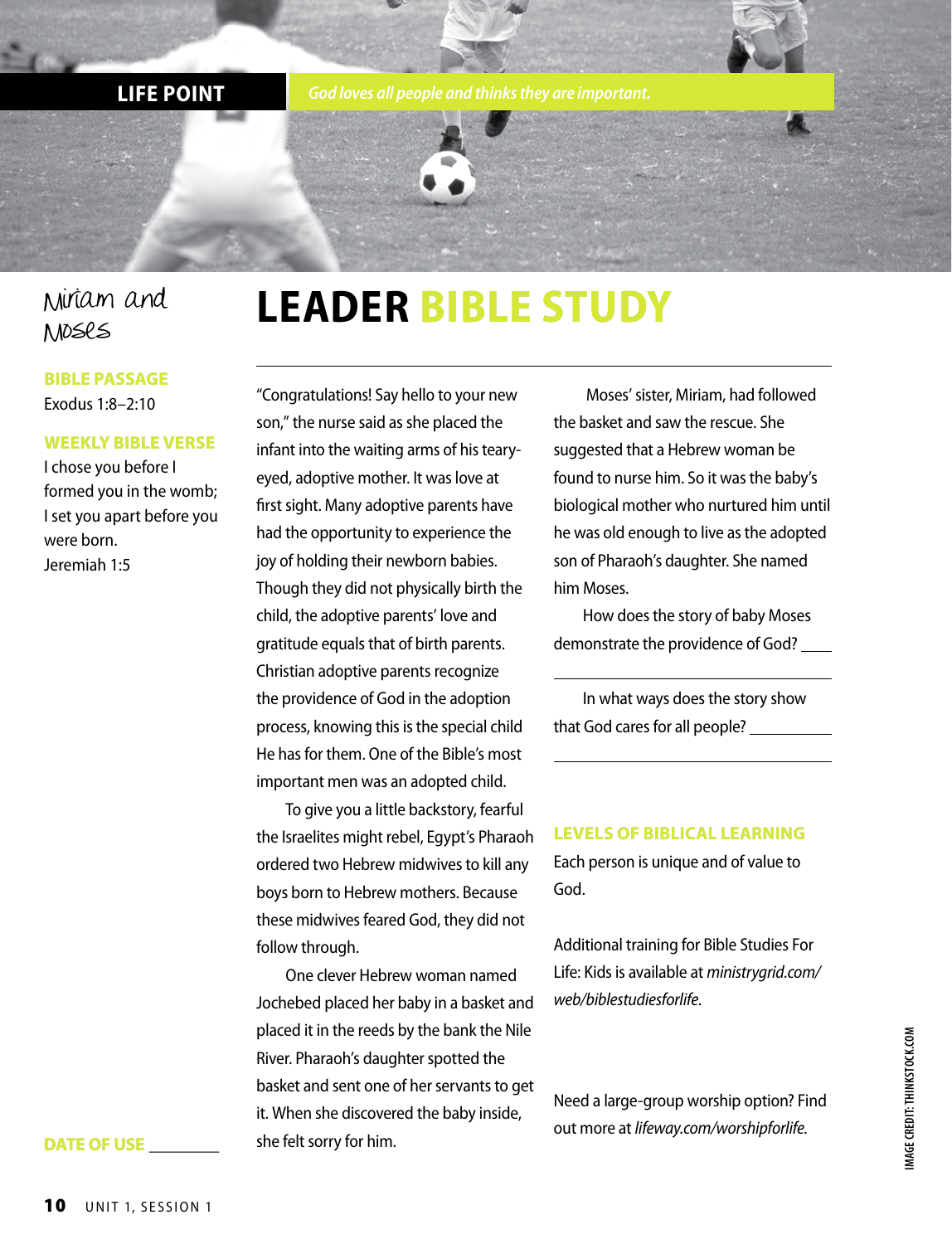### Be kind and compassionate to one another, forgiving one another, just as God also forgave you in Christ.

EPHESIANS 4:32

# **PRACTICE BIBLE SKILLS**

#### ►**Stack 'Em Up Cup Game**

- **1.** Direct kids to the list of Bible book names in the front of their Bibles. Ask kids how many Bible books there are in the Old Testament.
- **2.** Draw kids' attention to the cups, explaining that kids should stack the cups in order starting with the Book of Genesis.
- **3.** Allow kids to work in groups for success in stacking the cups in the correct order.
- **4. Option:** "Miriam and Moses" Coloring Page (CD). **OPTIONAL:** Allow kids to use Bible Skills App under Bible Studies For Life: Kids Family App found in the Apple® and Google Play™ stores.

# **INTRODUCTORY ACTIVITY**

#### ►**Coordinated Effort**

- **1.** Display and read aloud the "Ephesians 4:32 Life Verse Poster" (Pack Item 2).
- **2.** Enlist two volunteers. One will draw a "Coordinated Effort Card" (Pack Item 4) for the second volunteer to do. The second volunteer will lead the group to perform that action as everyone reads the verse together. Enlist more pairs of volunteers and continue as time permits.
- **3.** On the last round, allow each child to perform his favorite action while saying the life verse together as a group. Ask:
	- \* Did you notice how many different actions each of us chose?
	- \* Did you choose the same action as the person beside you?
- **5.** Explain that just as each of our actions were unique from the actions of everyone else, God has designed each of us to be unique as well.
- **6.** Explain that today kids will learn about a man whose uniqueness allowed God to use him for greatness.
- **7.** Show the "Miriam and Moses: Introduction" video.

#### Notes

- $\blacktriangleright$  disposable cups in various colors, permanent marker, Bibles
- ►Turn each cup upside down on a table with the opening facing down.
- ►Write each book of the Old Testament on the bottom of separate cups.

| Pack Items 2, 4 |  |
|-----------------|--|
|-----------------|--|

►DVD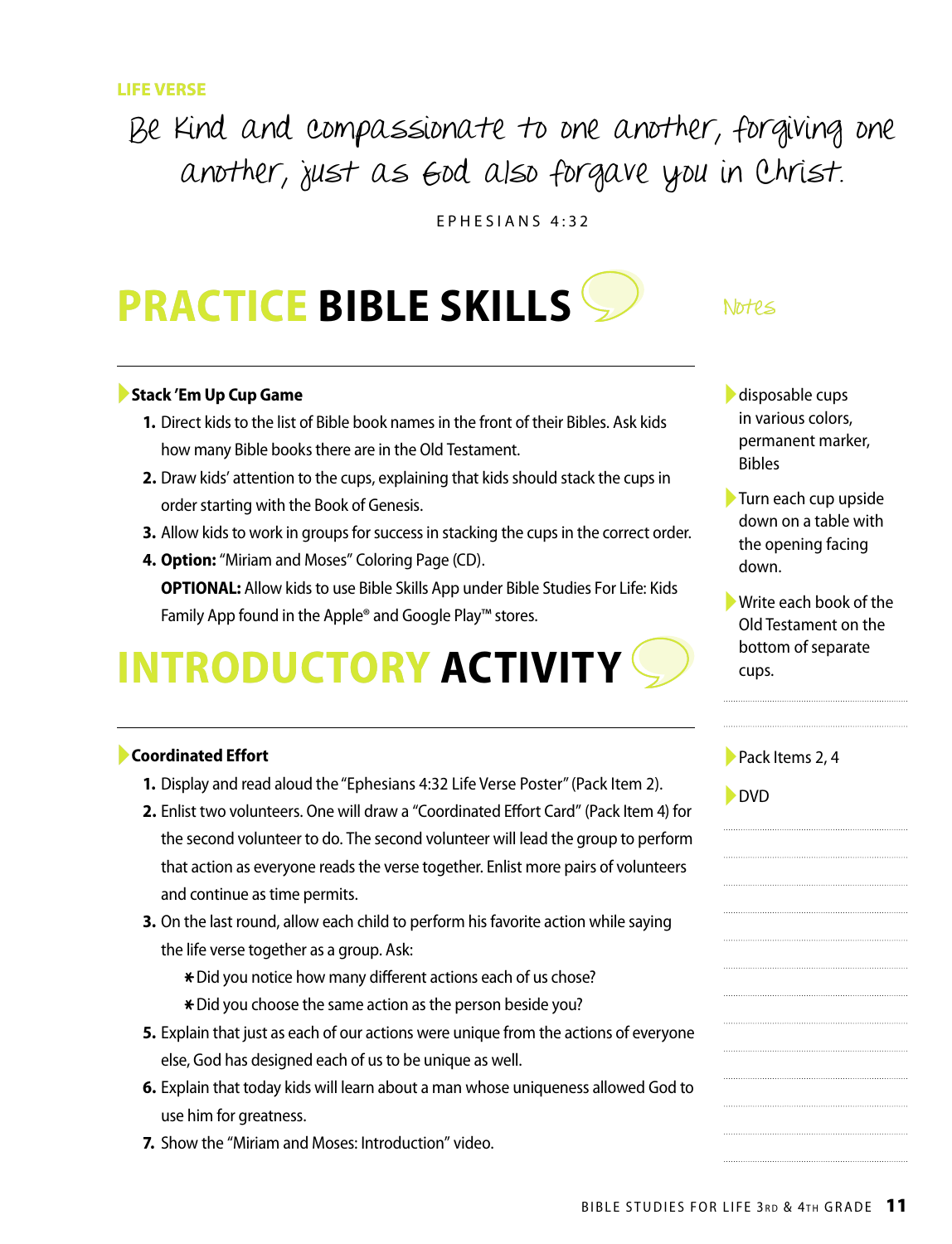# **STUDY THE BIBLE**

#### Notes

- ►Pack Item 1
- ►Teaching Picture 1
- ▶ Kids Activity Pages
- ►CD
- ►DVD
- ►masking tape—Make a giant tic-tac-toe gameboard on the floor.
- ▶ 8 frisbees—Use tape to make an *X* on 4 frisbees and an *O* on 4 frisbees.

## **GROUP ACTIVITY**

- •Call attention to the "Making Connections Title Banner."
- •Call on a volunteer to read the definition of *Exodus* from the Kids Activity Page.
- •Invite another child to read the definition of *Israelite*.

#### **PREPARE TO TELL THE BIBLE STORY**

#### ►**Introduce the Bible Story**

- •Invite children to share if they have brothers or sisters.
- •Define *protection* as"to cover or shield from something that would injure."
- •For those with siblings, ask if they have ever needed to protect a younger sibling or if anyone has been protected by an older sibling.
- •While children listen to today's Bible story, challenge them to decide whether they would be as obedient and dedicated to protecting their brothers and sisters as the people in today's story.

#### ►**Teaching Picture 1**

- •Display the teaching picture.
- •Help kids find Exodus 1:8–2:10 as you tell the story.

#### **MIRIAM AND MOSES**

A new king was placed in power over Egypt. The new pharaoh feared that the Israelites, God's people, were growing in number too quickly. Pharaoh feared if the Israelite population grew too fast and became greater in number than the Egyptians, then in time of war, the Israelites would fight against them and leave Egypt.

In an effort to keep this from happening, Pharaoh ordered that the Israelites work harder. The Egyptians began to hate the Israelites and make their lives horrible. They even forced the midwives (women trained to help other women have babies) to kill all newborn baby boys! However, because the midwives would not kill the babies, God allowed the Israelites to spread more rapidly throughout Egypt.

One baby boy born during this time was very beautiful. When the baby became too old to hide, his mother Jochebed and his sister Miriam became afraid that Pharaoh's servants would try to kill him. So Jochebed used tar and pitch to waterproof a basket made of reeds (or plants). Jochebed put the baby in the basket and set the basket within the reeds in the bank of the Nile River. Miriam was given the task of watching to make sure her brother was safe.

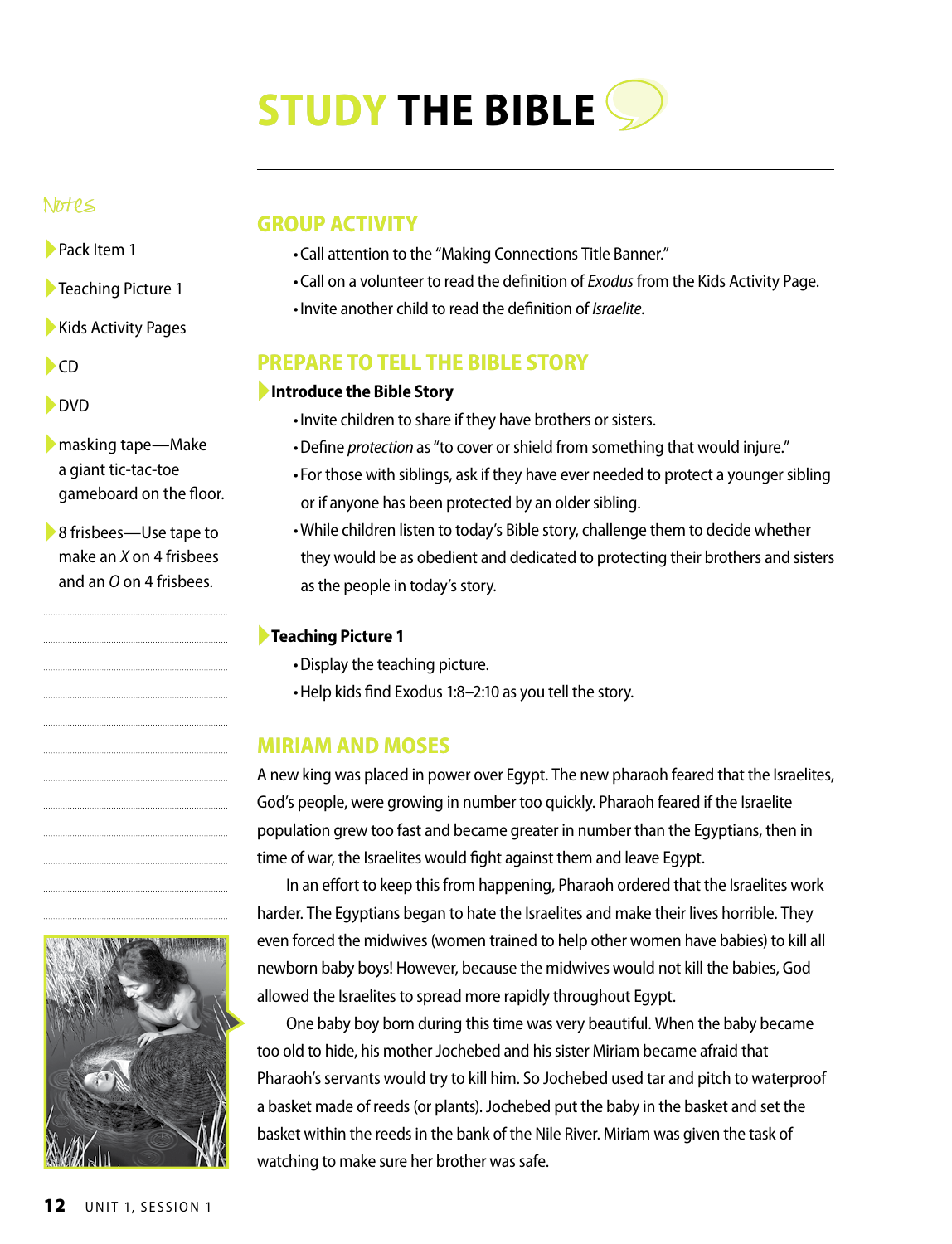Later, Pharaoh's daughter was bathing in the river when she heard a baby cry. She asked her servant girls to find the baby and bring him to her. When Pharaoh's daughter saw the baby boy, she knew he was an Israelite and felt sorry for him. As Miriam saw this, she ran to the Pharaoh's daughter and offered to find a nurse to care for the baby. Of course, she got her mother, Jochebed. Pharaoh's daughter took him in and named him *Moses* because she "drew him out of the water."

 $-$ BASED ON EXODUS 1:8-2:10

#### **REVIEW AND EXPLORE BIBLE TRUTHS**

#### ►**Play a Review Game**

- •Form two teams and assign them to be *X*s or *O*s.
- •Use the review questions on page 94. If the team answers the question correctly, one player can toss a frisbee marked with either an *X* or *O* onto the gameboard.
- •The first team to get three frisbees in a row wins.
- •Show the video, "A New Life for Abraham" or tell the story.
- •Recap: God connects His followers so that others will hear the good news of Jesus. Because Abraham heard and believed, others now are hearing the good news!

#### **APPLY THE BIBLE AND PRAY**

- •Pray and thank God for Abraham and the Connexxion Ministry in Seville, Spain.
- •Show the "Miriam and Moses: Life Action" video.
- •Instruct kids to think about how much God loves them.
- •Invite kids to name ways they know how God shows them His love for them.
- •Remind them that God showed how much He loves all people by sending Jesus to die on the cross for their sin.
- •Explain that even though Jesus was perfect, and never sinned, He gave His life for our sins.

#### **SING AND PRAY**

- •Sing "United" (track 1).
- •Pray for each child by name. Ask God to show the kids how much He loves them. Pray that kids would realize how unique and valuable they are to God.

#### Notes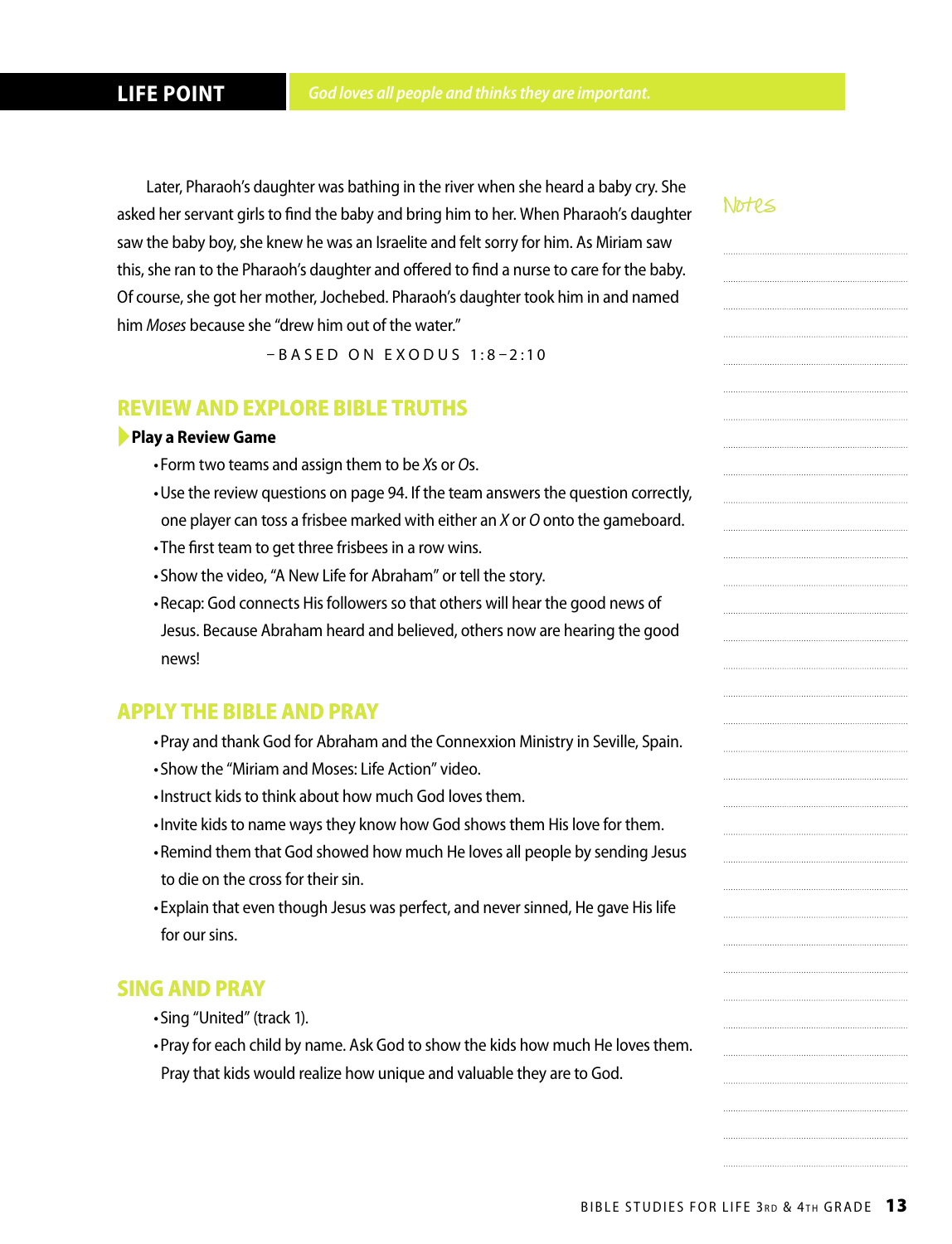

#### Notes

#### **CHOICE 1**

▶ Kids Activity Pages

►index cards, markers, large sheet of paper

#### **CHOICE 2**

►Pack Item 5—Separate cards and place in a small bag.

►Kids Activity Pages

 $\blacktriangleright$  stopwatch or timer

#### **CHOICE 1**

#### ►**"I Can Help" (Kids Activity Page)**

- **1.** Discuss ways Miriam helped Jochebed in their home.
- **2.** Instruct kids to complete "I Can Help" on their Kids Activity Pages.
- **3.** Encourage kids to share how they think Miriam might have felt watching her baby brother float in a basket.
	- \*Was she scared?
	- \*What might have been in her thoughts when Pharaoh's daughter came to the river?
- **4.** Invite kids to share ways they help their parents at home.
- **5.** In addition to the things listed on the Kids Activity Page, challenge the kids to name other ways they can help at home. Make a list of these on a large sheet of paper.
- **6.** Distribute cards and markers. Direct kids to make coupons for their parents with extra jobs they can do around the house this week. If time permits, allow them to make a coupon for each day of the week.

#### **CHOICE 2**

#### ►**"I Can Help" (Kids Activity Page), "Helping Charades" (Pack Item 5)**

- **1.** Instruct kids to complete "I Can Help" on their Kids Activity Pages.
- **2.** Encourage kids to share how they think Miriam might have felt watching her baby brother float in a basket.
	- $*$  Was she scared?
	- \*What might have been in her thoughts when Pharaoh's daughter came to the river?
- **3.** Invite kids to share ways they help their parents at home.
- **4.** Form two teams for a game of "Helping Charades." Invite the team wearing the most blue to begin the game. Instruct one member of the team to draw a card from the bag and act out the activity listed on it. That player's teammates will have 30 seconds to guess what helpful action is being performed.
- **5.** If the team is unable to guess the action, the opposing team gets one opportunity to guess. The team that answers correctly gets 10 points.
- **6.** Continue play as time allows, rotating between teams.
- **7.** After each action is correctly guessed, lead a short discussion about how that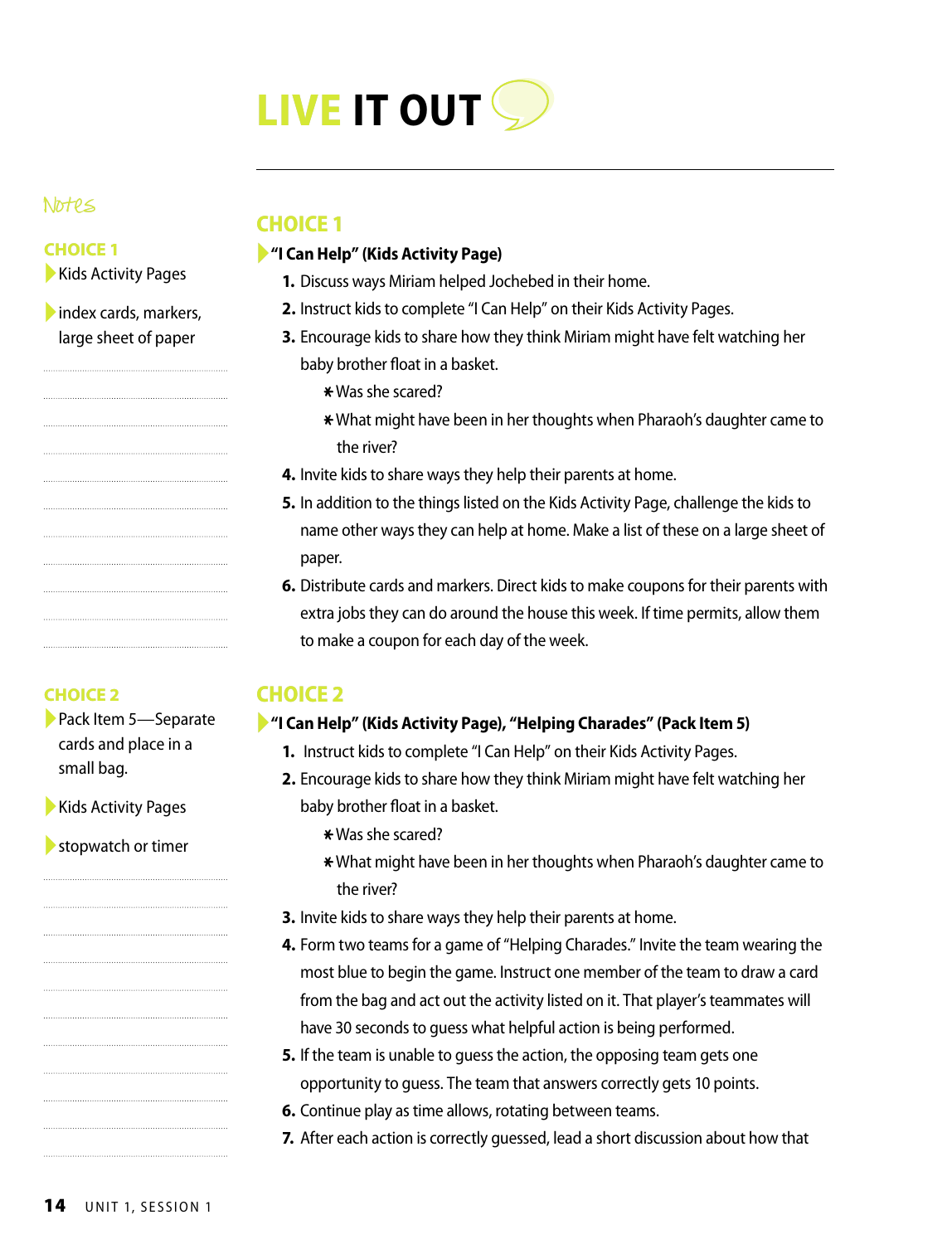#### **LIFE POINT**

action would be helpful to parents or siblings in a family.

#### **CHOICE 3**

#### ►**"My House" (Pack Item 6), "I Can Help" (Activity Page)**

- **1.** Instruct kids to complete "I Can Help" on their Kids Activity Pages.
- **2.** Encourage kids to share how
- they think Miriam might have felt watching her baby brother float in a basket.



- $*$  Was she scared?
- \*What might have been in her thoughts when Pharaoh's daughter came to the river?
- **3.** Invite kids to share ways they help their parents at home.
- **4.** Place "My House" (Pack Item 6) in the center of the table.
- **5.** Roll the coin across the table and allow a kid to catch it. Instruct her to close her eyes and drop the coin onto the poster from 8 to 10 inches from the table. Instruct the rest of the group to prevent the coin from rolling off the poster.
- **6.** When she opens her eyes, she should name a way to help in that room of the house. Tell her to pass the coin to the person on her right and continue as time allows.

#### **WRAP UP**

- •Gather kids to watch "Miriam and Moses: Wrap Up" video.
- •Reinforce that God uses everyone regardless of their talents, abilities, differences, and similarities. God made each one of us unique.
- •Pray, asking God to help kids learn from Moses' example to lead, regardless of their fears.
- •Give each kid a One Conversation™ placemat.
- Remind kids to give their One Conversation<sup>™</sup> pages to their parents.

#### **WRAP UP** ►DVD

Notes

 $\blacktriangleright$  coin

**CHOICE 3** ►Pack Item 6

▶ Kids Activity Pages

▶ One Conversation Placemat™—Print 1 copy for each kid from *www.biblestudiesforlife. com/extra*.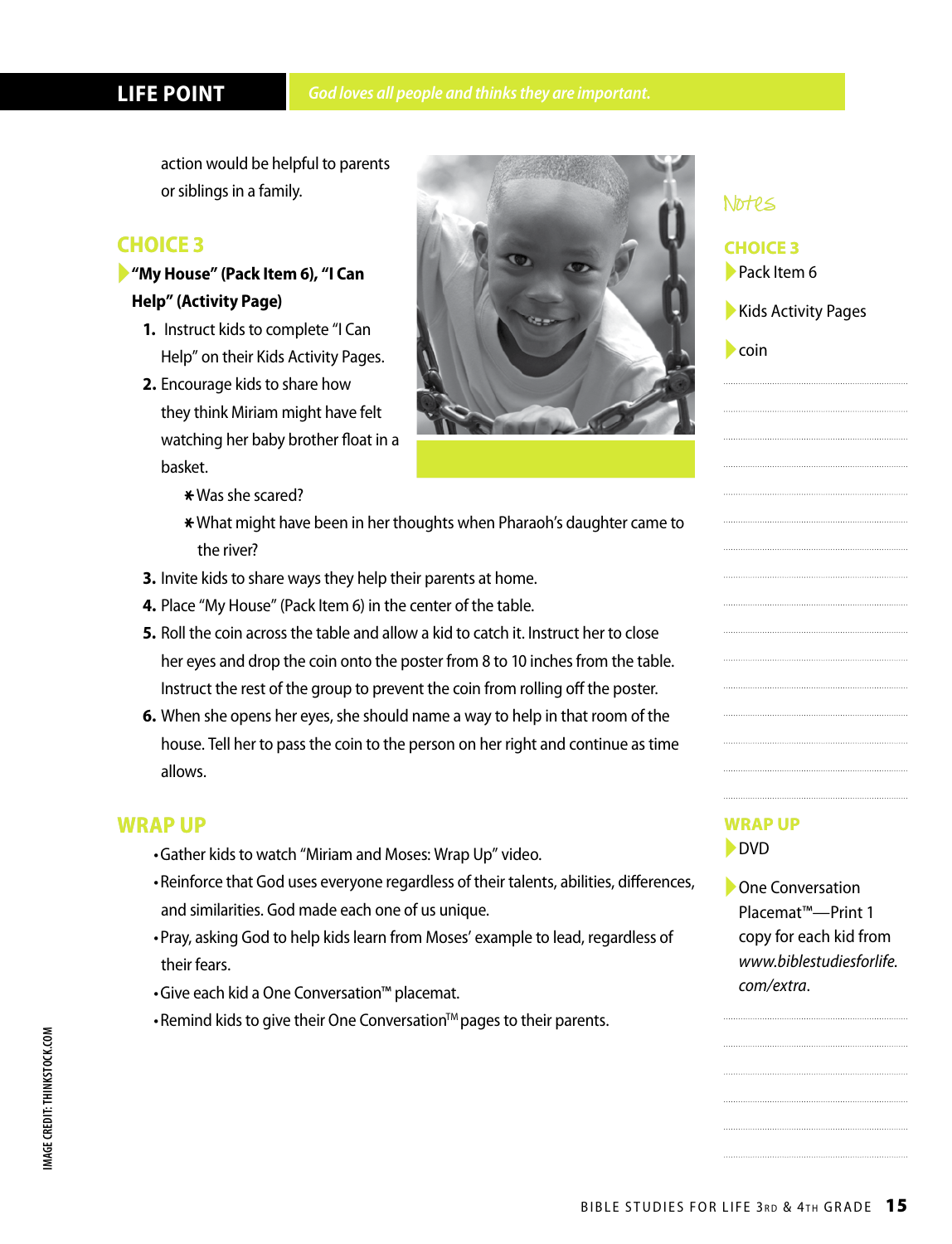### **UNIT 1. SESSION 1** Miriam and Moses **LIFE VERSE**

Miriam was a great help to her mother, Jochebed. How did she help her mother?

**Be kind and compassionate to one another, forgiving one another, just as God also forgave you in Christ.** —EPHESIANS 4:32

How can you help your family?

Write at least one way you can help each day:





**ISRAELITE:** People who were citizens of Israel, even when in exile.<br>**EXODUS:** Israel's escape from slavery in Egypt and journey<br>toward the promised land with Moses leading the way.

IMAGE CREDIT: THINKSTOCK

MAGE CREDIT: THINKSTOCK